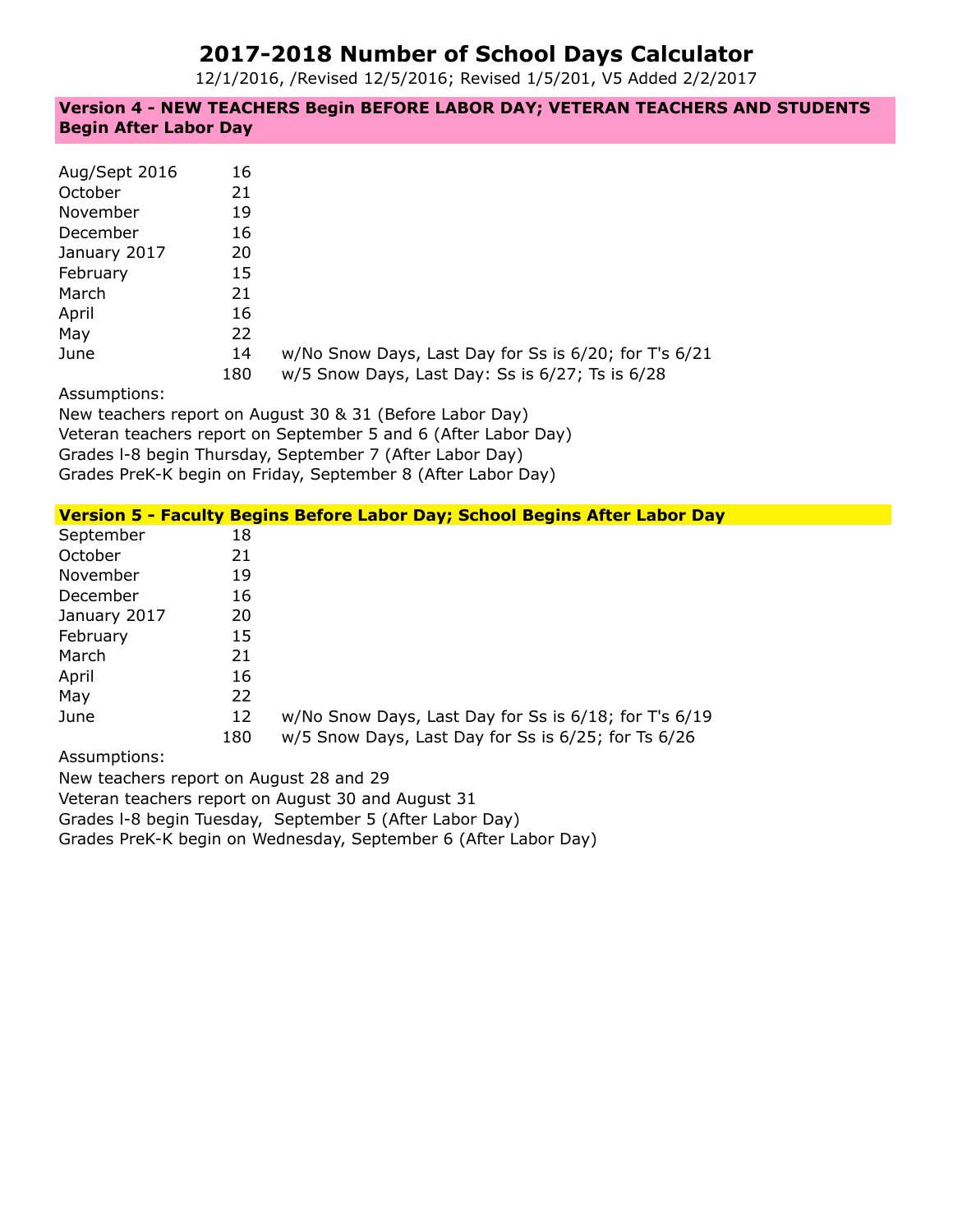## Lincoln Public Schools, Lincoln, MA 2017-2018 Academic Year Calendar

V4 – New Faculty Report Before Labor Day; All Faculty Report After Labor Day; Wed. Half Day Corrected 1/18/17; # days in June corrected 2/10/17 **August 30 & 31:**New Faculty **Orientation September 4:** Labor Day<br>**5 & 6:** All Faculty **5 & 6**: All Faculty Report **7**: Gr. 1-8 Students Return; K Visits **8**: Kindergarten and Preschool Begin **21:** Rosh Hashanah No School **August/September 2017** 16 days S M T W T F S 27 | 28 | 29 | <del>30</del> | 31 | 1 | 2 3 | 4 | 5 | 6 | 7 | 8 | 9 10 | 11 | 12 | <del>13</del> | 14 | 15 | 16 17 | 18 | 19 | <del>20</del> | 21 | 22 | 23 24 | 25 | 26 | <del>27</del> | 28 | 29 | 30 **February 2018** 15 days S M T W T F S  $1 \quad 2 \quad 3$ 4 5 6 7 8 9 10 11 | 12 | 13 | <del>14</del> | 15 | 16 | 17 18 | 19 | 20 | <del>21</del> | 22 | 23 | 24 25 26 27 28 **February 19-23:** February Recess No School **October 9**: Columbus Day No School **x**: Parent Conferences PreK-8, 1:35–4:00 p.m. **October 2017** 21 days S M T W T F S 1 | 2 | 3 | 4 | 5 | 6 | 7 8 | 9 | 10 | <del>11</del> | 12 | 13 | 14 15 | 16 | 17 | <del>18</del> | 19 | 20 | 21 22 | 23 | 24 | <del>25</del> | 26 | 27 | 28 29 30 31 **March 2018** 21 days S M T W T F S  $1 \mid 2 \mid 3$ 4 5 6 7 8 9 10 11 | 12 | 13 | <del>14</del> | 15 | 16 | 17 18 | 19 | 20 | <del>21</del> | 22 | 23 | 24 25 | 26 | 27 | <del>28</del> | 29 | 30 | 31 **March x**: Parent Conferences PreK-5, 1:35-4:00 p.m. **x:** 6-8 Report Cards Distributed **x: Town Meeting x:** Parent Conferences PreK-5, 1:35-4:00 p.m. **30:** Good Friday – No School **November x**: Parent Conferences PreK-8, 1:35–6:00 p.m. **x**: Parent Conferences PreK–8, 5:00–8:00 p.m. 10: Veterans Day Observed No School **x: State of the Town Meeting 23 & 24:** Thanksgiving Recess No School **November 2017** 19 days S M T W T F S 1 2 3 4 5 6 7 8 9 10 11 12 | 13 | 14 | <del>15</del> | 16 | 17 | 18 19 | 20 | 21 | <del>22</del> | 23 | 24 | 25  $26$  27 28  $\frac{29}{30}$  30 **April 2018** 16 days S M T W T F S 1 2 3 4 5 6 7 8 | 9 | 10 | <del>11</del> | 12 | 13 | 14 15 | 16 | 17 | <del>18</del> | 19 | 20 | 21 22 | 23 | 24 | 25 | 26 | 27 | 28  $29$  30 **April x:** Parent Conferences PreK-5, 1:35 – 4:00 p.m. **16–20:** April Recess – No School **December x:** 6-8 Report Cards Distributed **25-29**: December Recess No School **December 2017** 16 days S M T W T F S  $1 \mid 2$ 3 | 4 | 5 | <del>6</del> | 7 | 8 | 9 10 | 11 | 12 | <del>13</del> | 14 | 15 | 16 17 | 18 | 19 | <del>20</del> | 21 | 22 | 23 24 | 25 | 26 | 27 | 28 | 29 | 30 31 **May 2018** 22 days S M T W T F S  $1 \mid 2 \mid 3 \mid 4 \mid 5$ 6 7 8 9 10 11 12 13 | 14 | 15 | <del>16</del> | 17 | 18 | 19 20 | 21 | 22 | <del>23</del> | 24 | 25 | 26 27 28 29 <del>30</del> 31 **May 28:** Memorial Day – No School **January 1:** New Year's No School **15**: Martin Luther King Day No School **x:** K-5 Report Cards Distributed **16:** Institute Day No School for Students Only **January 2018** 20 days S M T W T F S 1 | 2 | 3 | 4 | 5 | 6 7 | 8 | 9 | <del>10</del> | 11 | 12 | 13 14 | 15 | 16 | <del>17</del> | 18 | 19 | 20 21 | 22 | 23 | <del>24</del> | 25 | 26 | 27  $28$  29 30  $\frac{31}{30}$ **June/July 2018** 14 days S M T W T F S  $1 \mid 2$ 3 | 4 | 5 | <del>6</del> | 7 | 8 | 9 10 | 11 | 12 | <del>13</del> | 14 | 15 | 16 17 | 18 | 19 | <del>20</del> | 21 | 22 | 23 24 | 25 | 26 | <del>27</del> | 28 | <del>29</del> | 30  $1 \mid 2$ **June 27:** Closing Day All Students ½ Day (includes 5 snow days) K-8 Report Cards Distributed on Last Day of School NOTE: Teachers work one day after students leave.

School Committee Meeting – 7:00 p.m. in Hartwell Building Multipurpose Room

**—** = Half Days

 $\|\cdot\|$  = No School

 $\Box$  = Weekends

**School Hours**

### **Curriculum Nights**

Lincoln Preschool, Lincoln School K-8, Hanscom Primary School, and Hanscom Middle School Grades K-8 M, T, Th, F - 8:00-2:50; W - 8:00-12:35 Preschool @ Lincoln Mon-Fri - 8:15-12:15 Preschool @ Hanscom Morning Session: M thru F - 8:00-10:30 Afternoon Session: M, T, Th, F - 12:15-2:45